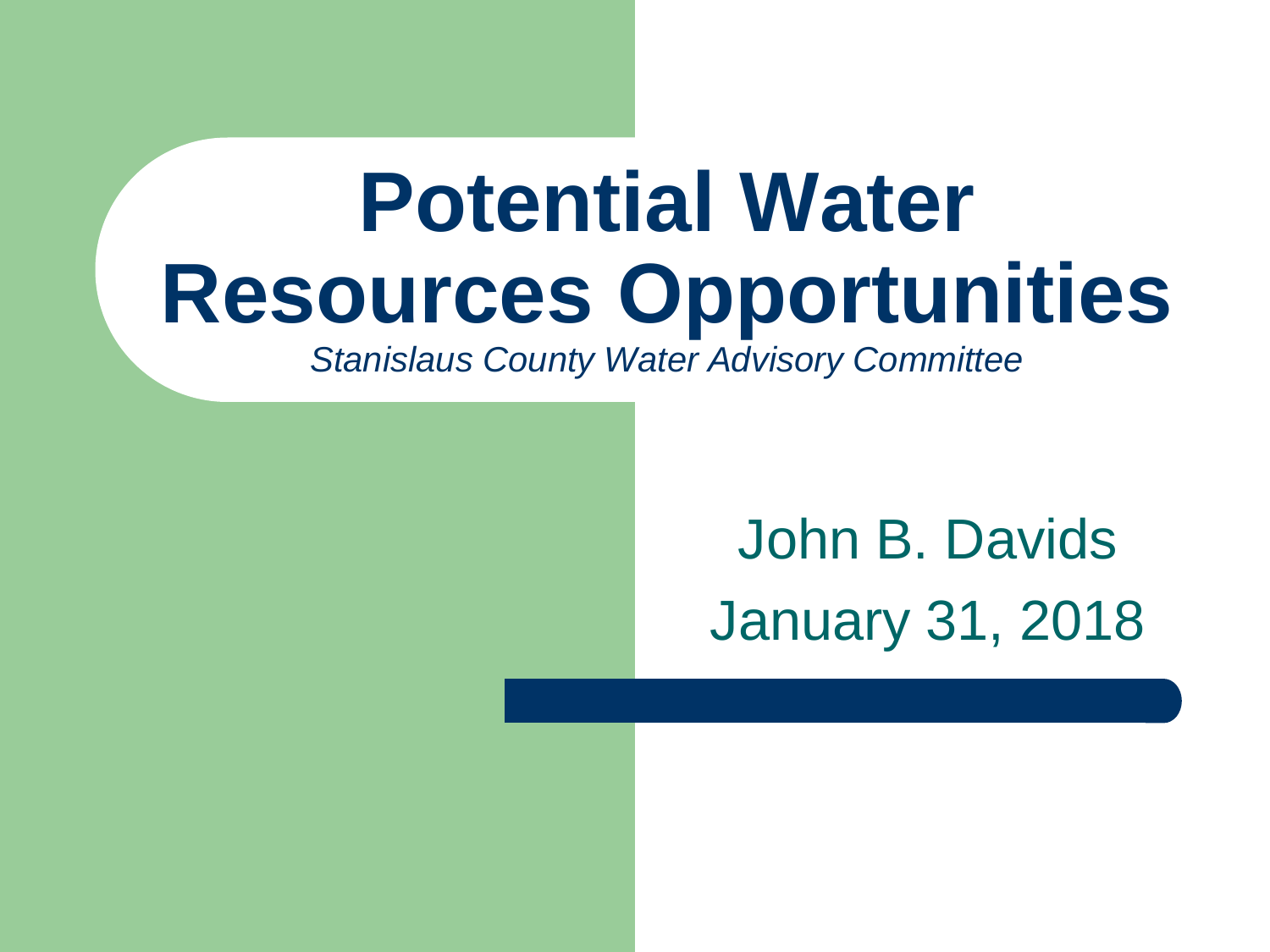### **Agenda**

- The opportunity
- 2017 Groundwater Replenishment Program (GRP)
- The future
- **Discussion**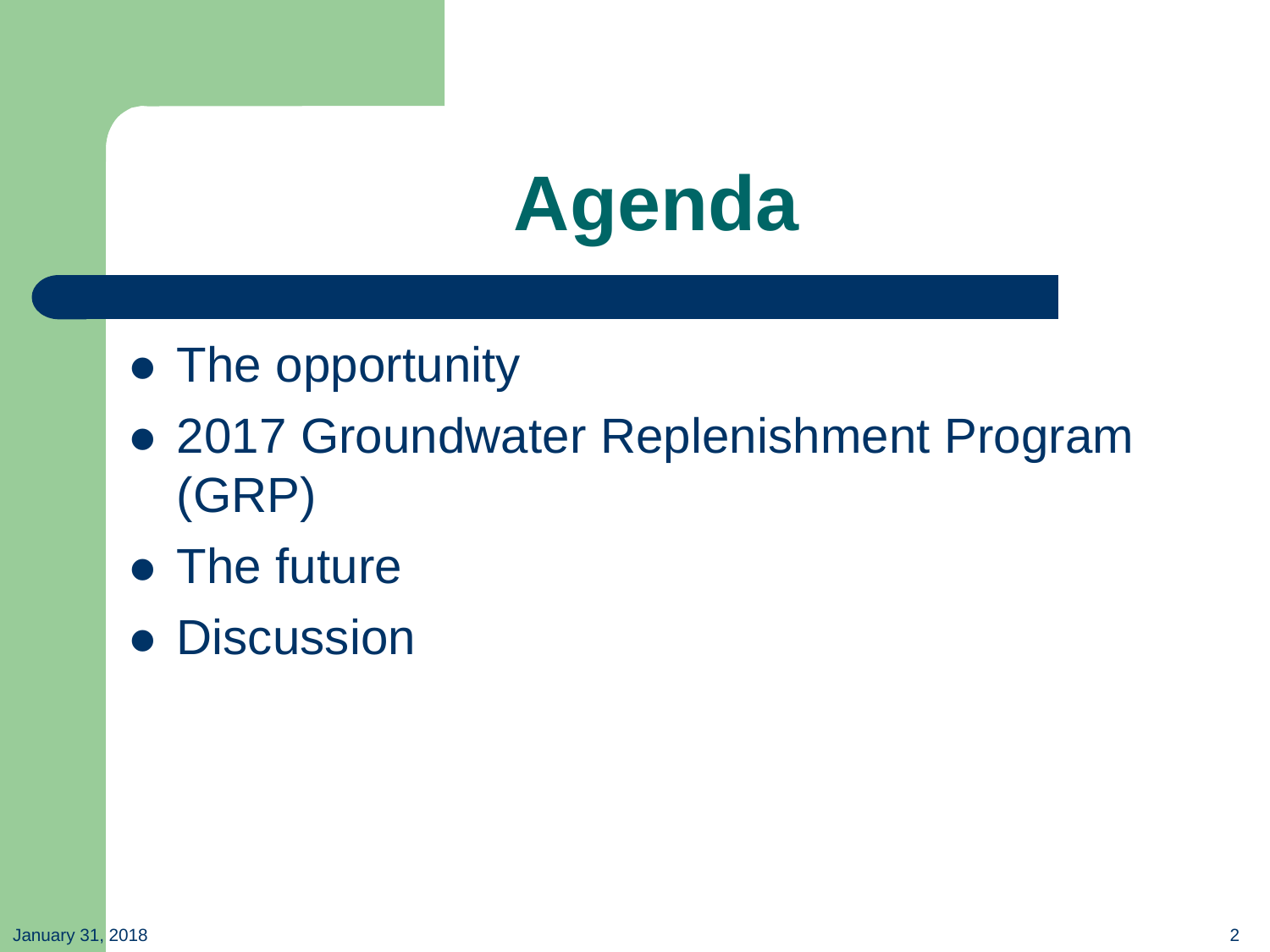## **The Opportunity**

• In some years, MID has available water resources above that necessary to meet existing customer demand (both ag and urban)

– 2017; 100% of existing customer demands were met, more than 3.3M AF of additional releases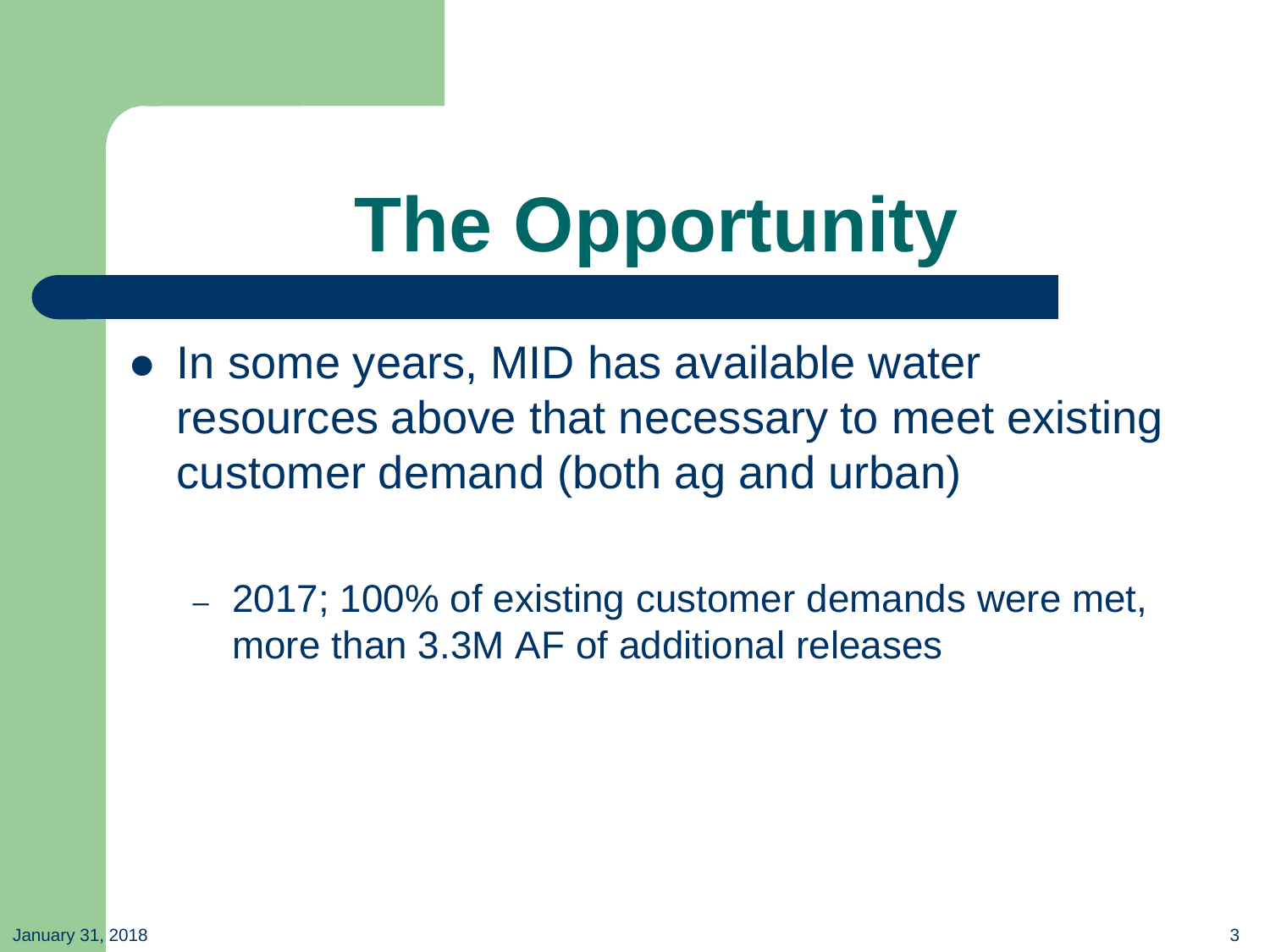### **2017 GRP**

- Approved by the MID Board of Directors on May 23, 2017
- Voluntary program limited to the 2017 irrigation season
- Limited to already developed agricultural land solely reliant upon groundwater with the Modesto Sub-basin
- \$60/AF
- Supportive of SGMA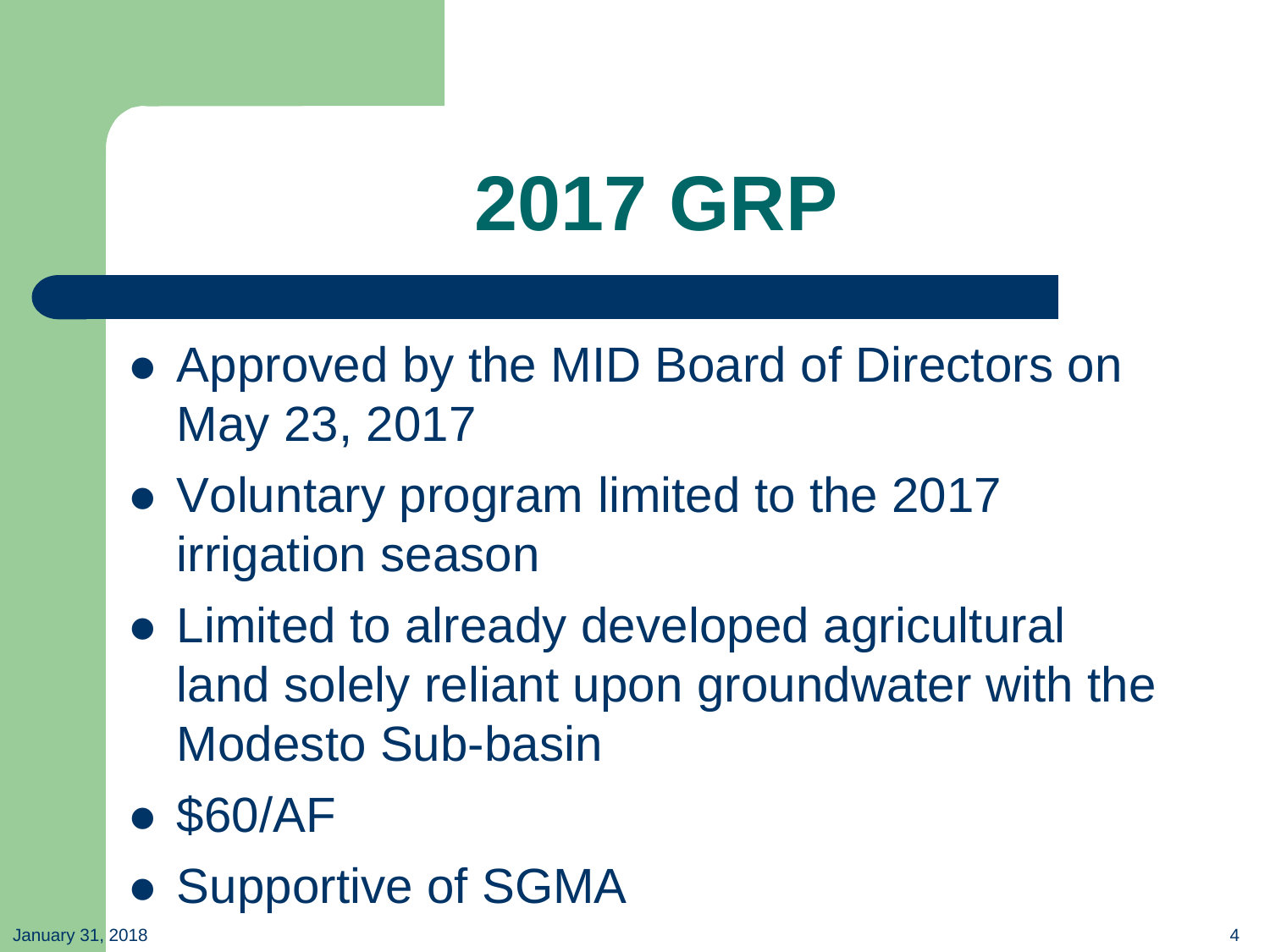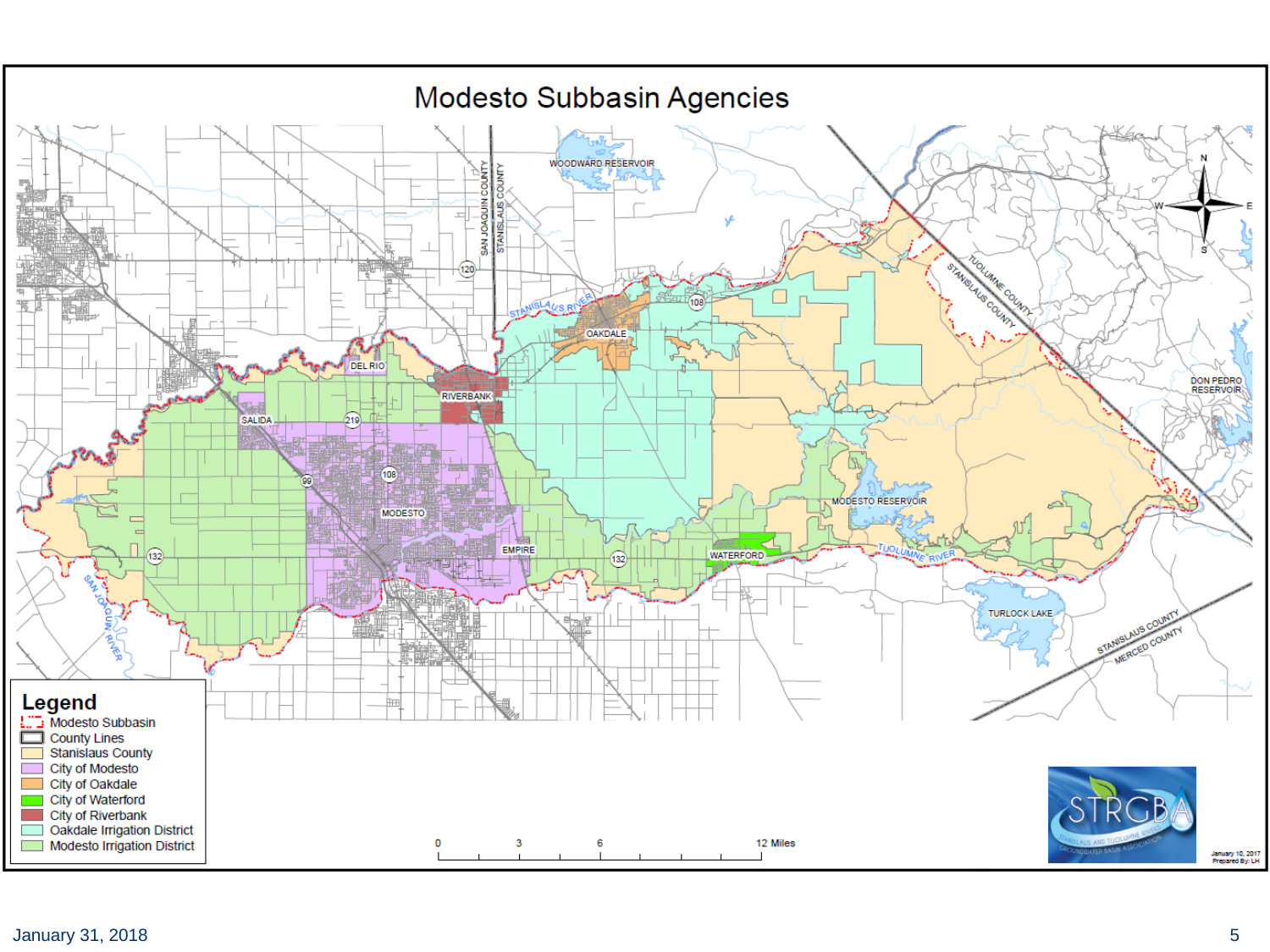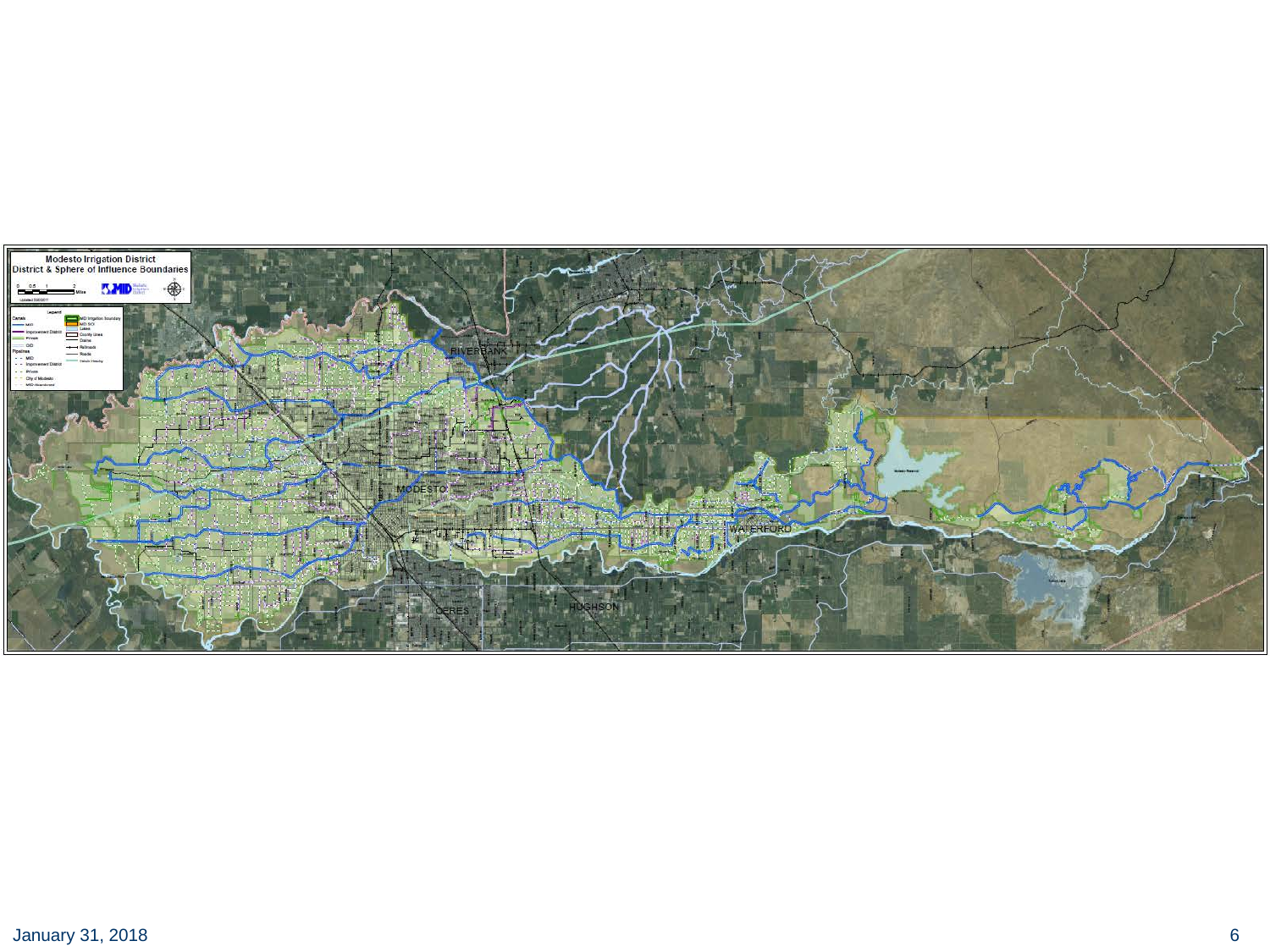# **2017 GRP (Cont.)**

| 2017 Groundwater Replenishment Program         |  |         |
|------------------------------------------------|--|---------|
| Number of Participants =                       |  |         |
| Total Acres to be irrigated =                  |  | 1,676   |
| Total Volume of Surface Water Delivered (AF) = |  | 1,798   |
| $\textsf{Cost}(\textsf{S}/\textsf{AF}) =$      |  | 60      |
| Revenue =                                      |  | 107,880 |
| MID Expenses =                                 |  | 5,999   |
| Net Income =                                   |  | 101,881 |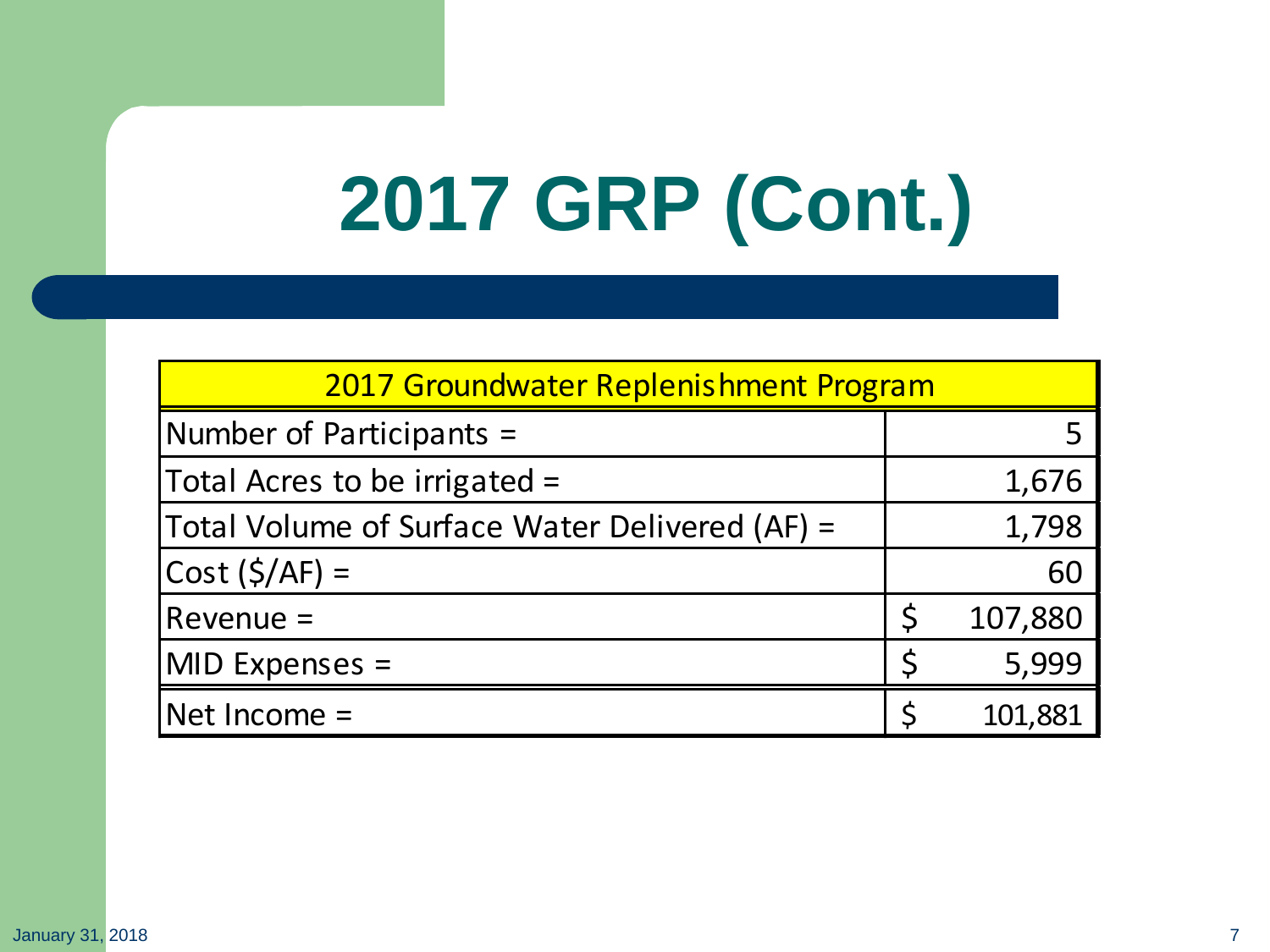# **2017 GRP (Cont.)**

- Out-of-the-box
- Provided additional revenue source business focus
- Undeniable positive impact to the groundwater aquifer
- Factors impacting participation
	- Approval date
	- Within Modesto Sub-basin but outside MID's SOI
	- Lack of existing infrastructure
		- Temporary equipment availability
		- Temporary equipment cost
	- Cost of water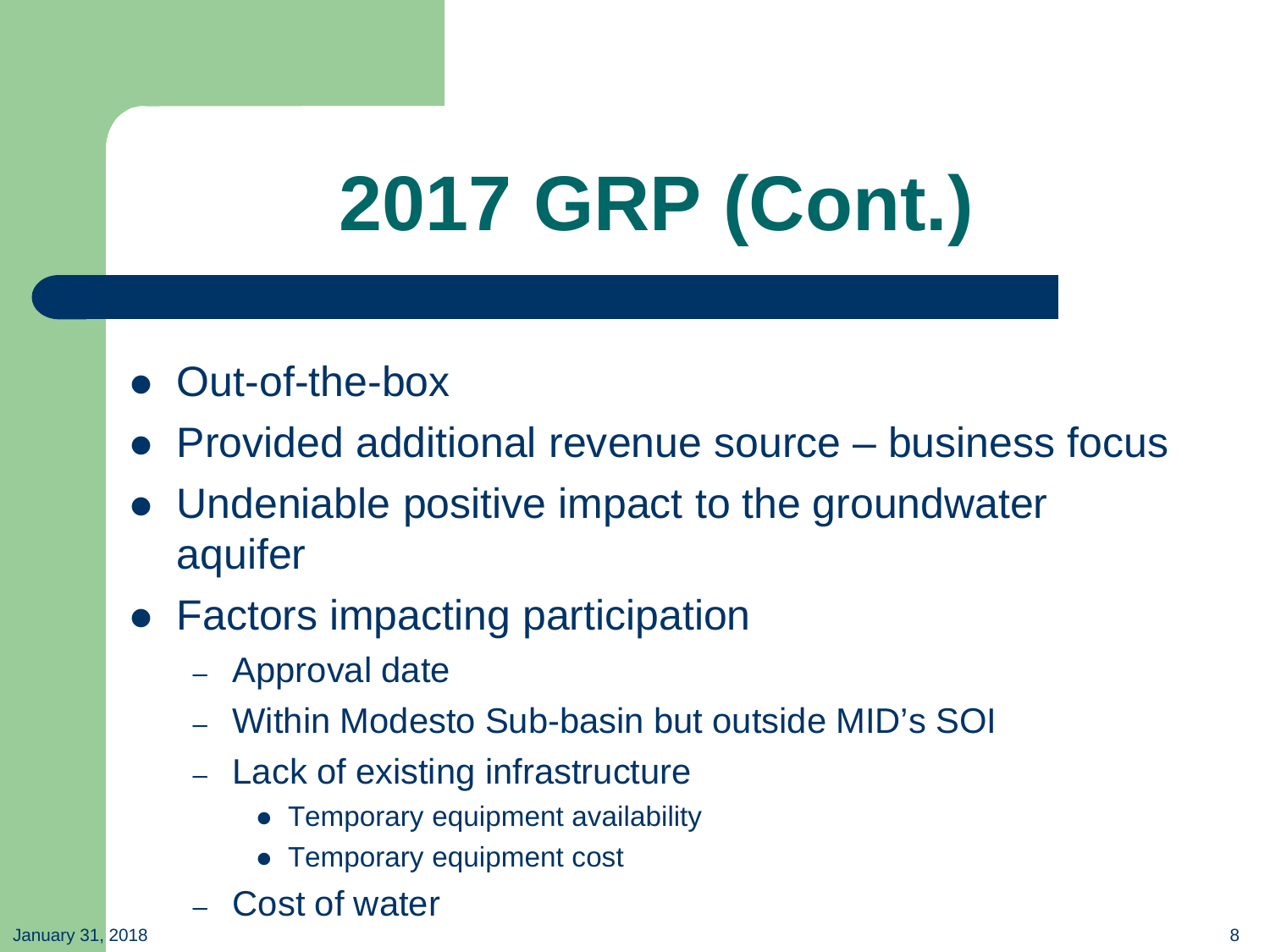#### **The Future**

- When and if similar opportunities exist in the future, what does the Board want to do?
	- Nothing
	- Something
		- In-basin vs. out-of-basin?
		- Locally cost effective?
- Do we want to be ready when and if similar opportunities present themselves?
	- Sphere of Influence
	- **Infrastructure**
	- CEQA